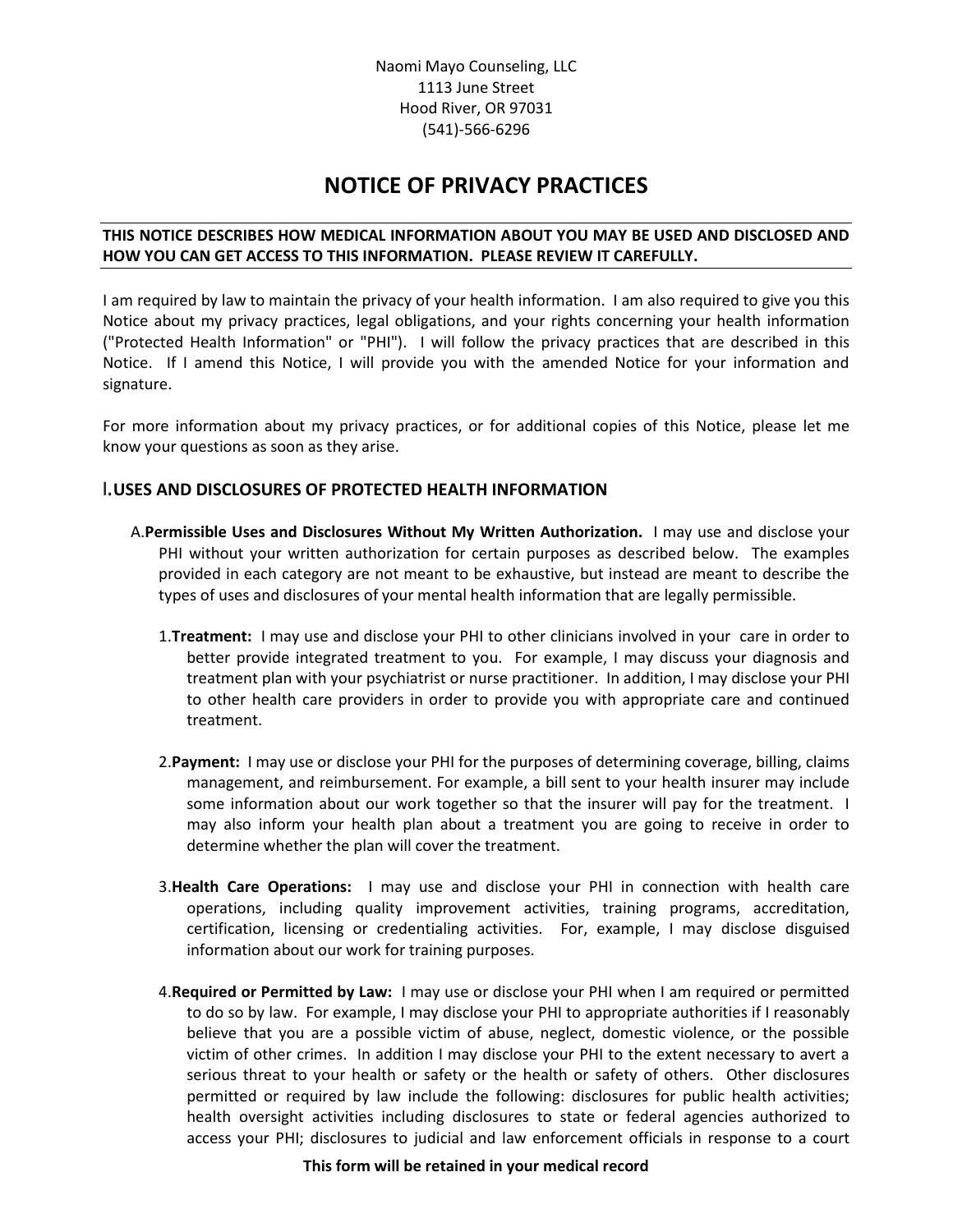order or other lawful process; disclosures for research when approved by an institutional review board; disclosures for workers' compensation claims, and disclosures to military or national security agencies, coroners, medical examiners, and correctional institutions as authorized by law.

## **B.Permissible Uses and Disclosures That May Be Made Without My Authorization, But For Which You Have An Opportunity to Object.**

- 1.**Fundraising:** I may use your PHI to contact you in an effort to offer you new services. I may also disclose PHI to any foundation with which I am connected so that the foundation may contact you in an effort to raise money for its operations. Any fundraising communications with you will include a description of how you may opt out of receiving any further fundraising communications.
- 2.**Family and Other Persons Involved in Your Care.** I may use or disclose your PHI to notify, or assist in the notification of (including identifying or locating) your personal representative, or another person responsible for your care, location, general condition, or death. If you are present, then I will provide you with an opportunity to object prior to such uses or disclosures. In the event of your incapacity or emergency circumstances, I will disclose your PHI consistent with your prior expressed preference, and in your best interest as determined by my professional judgment. I will also use my professional judgment and my experience to make reasonable inferences of your best interest in allowing another person access to your PHI regarding your treatment with me.
- 3.**Disaster Relief Efforts.** I may use or disclose your PHI to a public or private entity authorized by law or its charter to assist in disaster relief efforts for the purpose of coordinating notification of family members of your location, general condition, or death.

#### C.**Uses and Disclosures Requiring Your Written Authorization.**

- 1.**Psychotherapy Notes.** I will not disclose the records of our work that I keep separate from the medical record for my personal use, known as psychotherapy notes, except as permitted by law.
- 2.**Marketing Communications; Sale of PHI.** I must obtain your written authorization prior to using or disclosing your PHI for marketing or the sale of your PHI, consistent with the related definitions and exceptions set forth in HIPAA.
- 3.**Other Uses and Disclosures.** Uses and disclosures other than those described in this Notice will only be made with your written authorization. For example, you will need to sign an authorization form before I can send your PHI to your life insurance company or to your attorney. You may revoke any such authorization at any time by providing me with written notification of such revocation.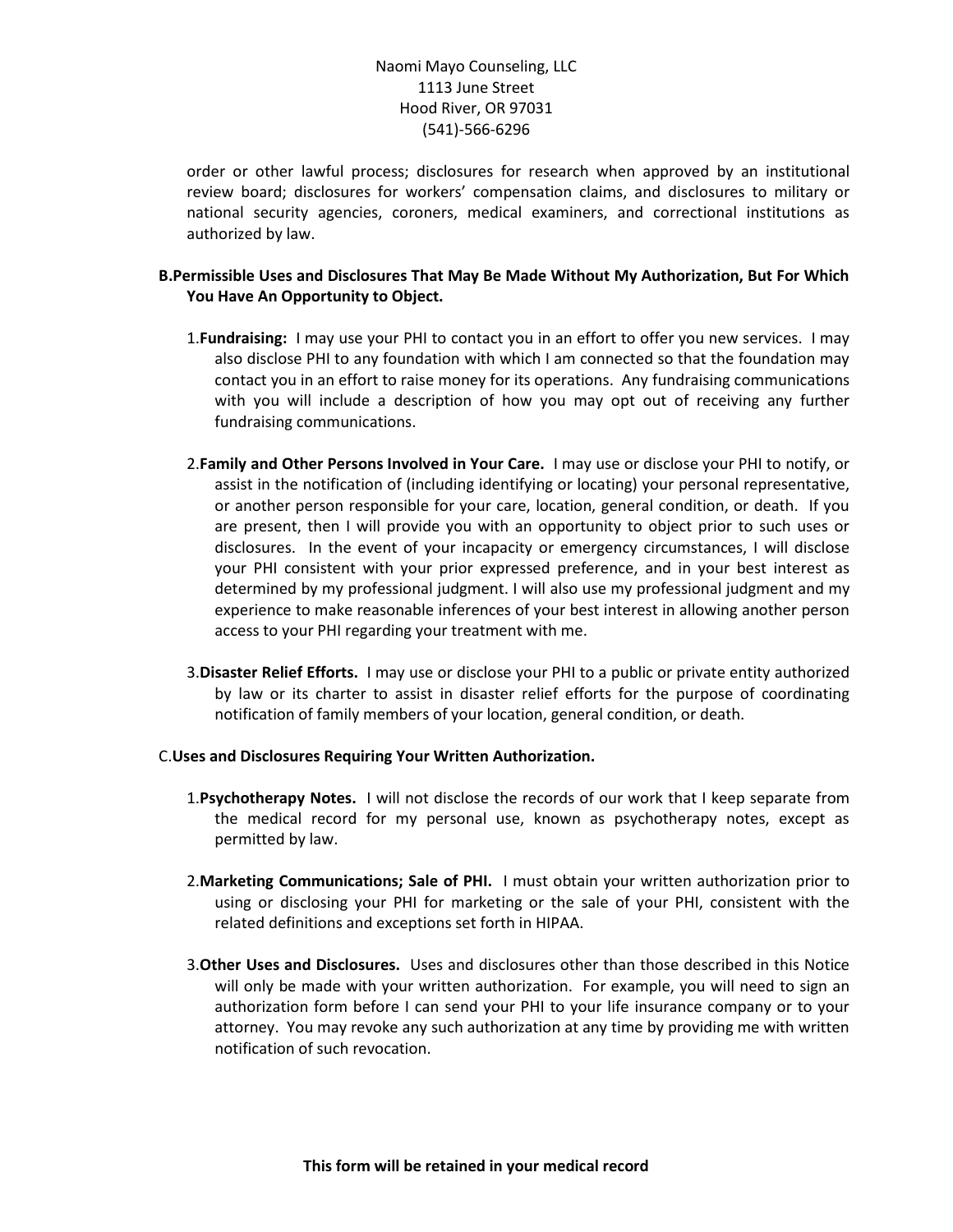#### II.**MY INDIVIDUAL RIGHTS**

- A.**Right to Inspect and Copy.** You may request access to your medical records and billing records maintained by me in order to inspect and request copies of the records. All requests for access must be made in writing. Under limited circumstances, I may deny access to your records. I may charge a fee for the costs of copying and sending you any records requested.
- B.**Right to Alternative Communications.** You may request, and I will accommodate, any reasonable written request for you to receive your PHI by alternative means of communication or at alternative locations.
- C.**Right to Request Restrictions.** You have the right to request a restriction on your PHI that I use or disclose for treatment, payment or health care operations. You must request any such restriction in writing addressed to **[LCSW Name and Contact Information]**. I am not required to agree to any such restriction you may request, except if your request is to restrict disclosing your PHI to a health plan for the purpose of carrying out payment or health care operations, the disclosure is not otherwise required by law, and the PHI pertains solely to a health care item or service which has been paid in full by you or another person or entity on your behalf.
- D.**Right to Accounting of Disclosures.** Upon written request, you may obtain an accounting of disclosures of your PHI made by me in the last six years, subject to certain restrictions and limitations.
- E.**Right to Request Amendment:** You have the right to request that I amend your PHI. Your request must be in writing, and should explain why the information should be amended. I may deny your request under certain circumstances.
- F.**Right to Obtain Notice.** You have the right to obtain a paper copy of this Notice by submitting a request to **[LCSW Name and Address]** at any time.
- G.**Right to Receive Notification of a Breach.** I am required to notify you if I discover a breach of your unsecured PHI, according to requirements under federal law.
- H.**Questions and Complaints.** If you desire further information about your privacy rights, or are concerned that I have violated your privacy rights, please contact me at **[LCSW Phone Number]**. You may also file a written complaint with the Director, Office for Civil Rights of the U.S. Department of Health and Human Services. I will not retaliate against you if you file a complaint.

#### **III.EFFECTIVE DATE AND CHANGES TO THIS NOTICE**

- A.Effective Date. This Notice is effective on January 1, 2021.
- B. Changes to this Notice. I may change the terms of this Notice at any time. If I change this Notice, I may make the new notice terms effective for all PHI that I maintain, including any information created or received prior to issuing the new notice. If I change this Notice, I will post the revised notice in the waiting area of my office and on my website at [**website address**]. You may also obtain any revised notice by asking me directly.